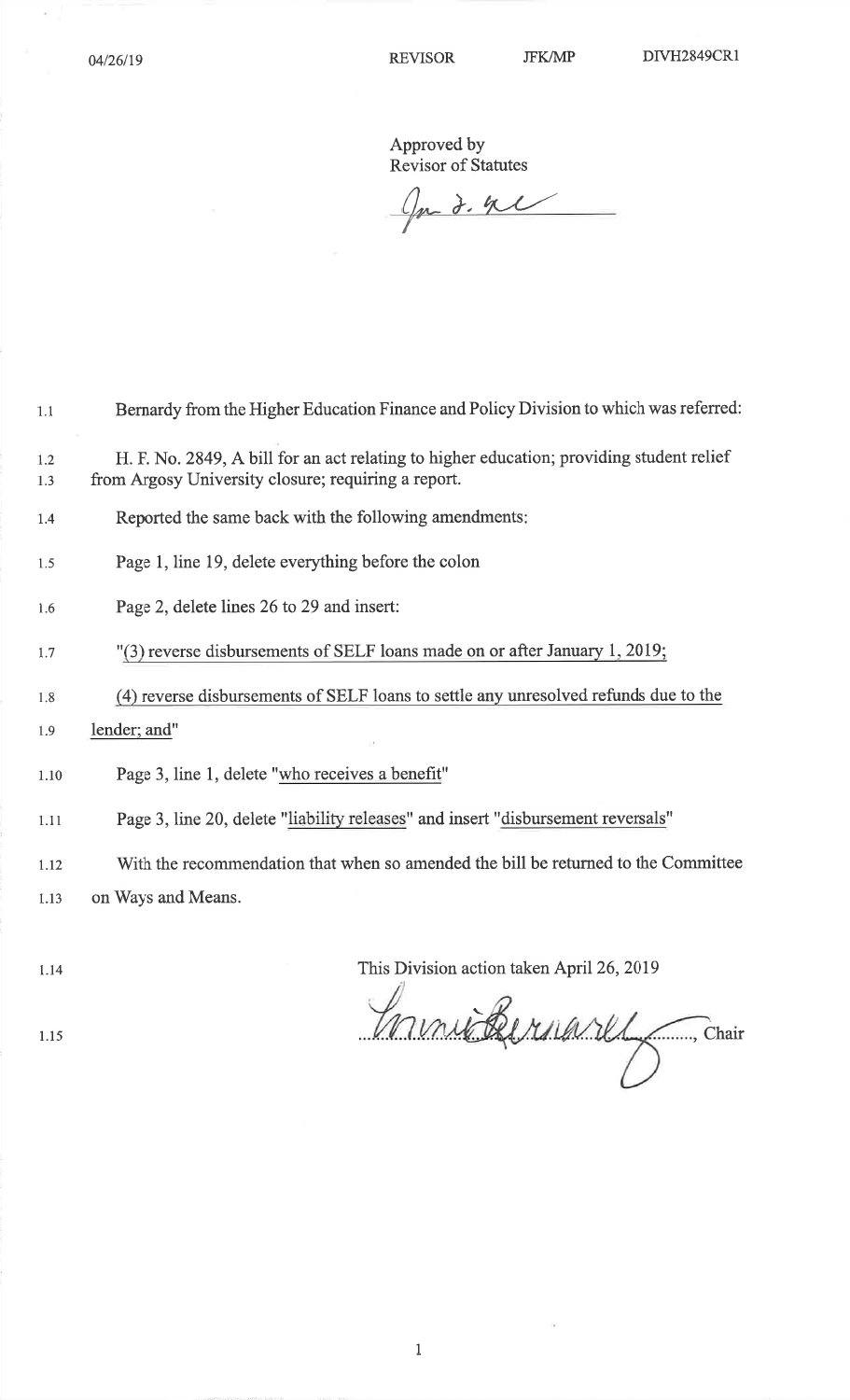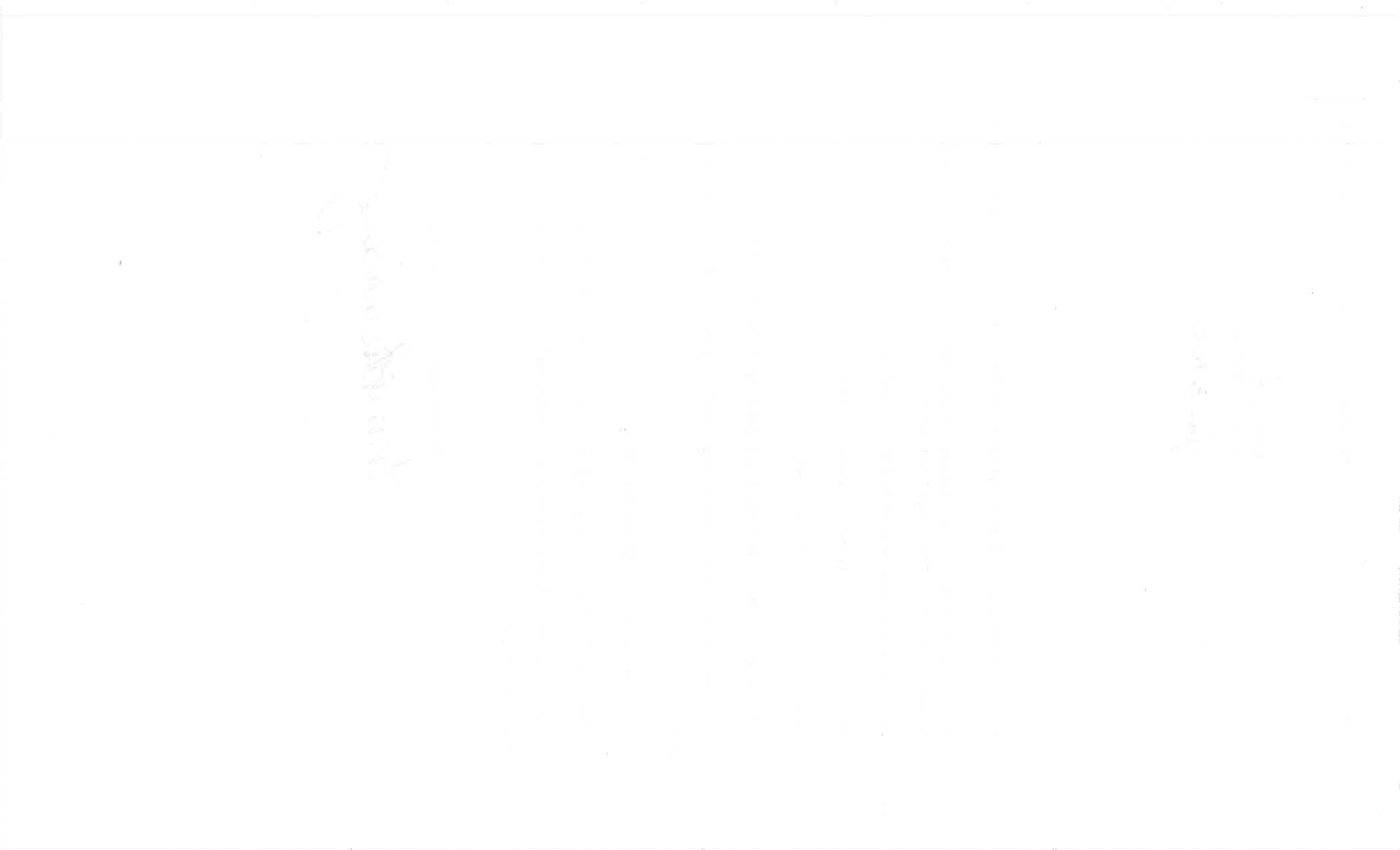$\mathcal{D}_{\mathcal{G}}$ 

| 1.1        | A bill for an act                                                                                             |
|------------|---------------------------------------------------------------------------------------------------------------|
| 1.2<br>1.3 | relating to higher education; providing student relief from Argosy University<br>closure; requiring a report. |
| 1.4        | BE IT ENACTED BY THE LEGISLATURE OF THE STATE OF MINNESOTA:                                                   |
| 1.5        | Section 1. RELIEF FOR STUDENTS AFFECTED BY ARGOSY UNIVERSITY                                                  |
| 1.6        | <b>CLOSURE.</b>                                                                                               |
| 1.7        | Subdivision 1. Definitions. (a) For purposes of this section, the terms in this subdivision                   |
| 1.8        | have the meanings given.                                                                                      |
| 1.9        | (b) "Argosy" means Argosy Education Group LLC as well as any parent, subsidiary, or                           |
| 1.10       | related organization, or any legal representative of such an organization, including a                        |
| 1.11       | court-appointed receiver.                                                                                     |
| 1.12       | (c) "Argosy University, Twin Cities" means the Argosy University campus located in                            |
| 1.13       | Minnesota that closed on March 8, 2019.                                                                       |
| 1.14       | (d) "Eligible student" means a student who meets the eligibility requirements in                              |
| 1.15       | subdivision 2.                                                                                                |
| 1.16       | (e) Unless otherwise specified, terms used in this section have the meanings given in                         |
| 1.17       | Minnesota Statutes, chapter 136A.                                                                             |
| 1.18       | Subd. 2. Eligibility. A student is eligible for assistance under this section if the student:                 |
| 1.19       | (1) was enrolled at Argosy University, Twin Cities, during the academic term that began                       |
| 1.20       | on January 17, 2019, and because of that enrollment:                                                          |

Section 1.  $\mathbf{1}$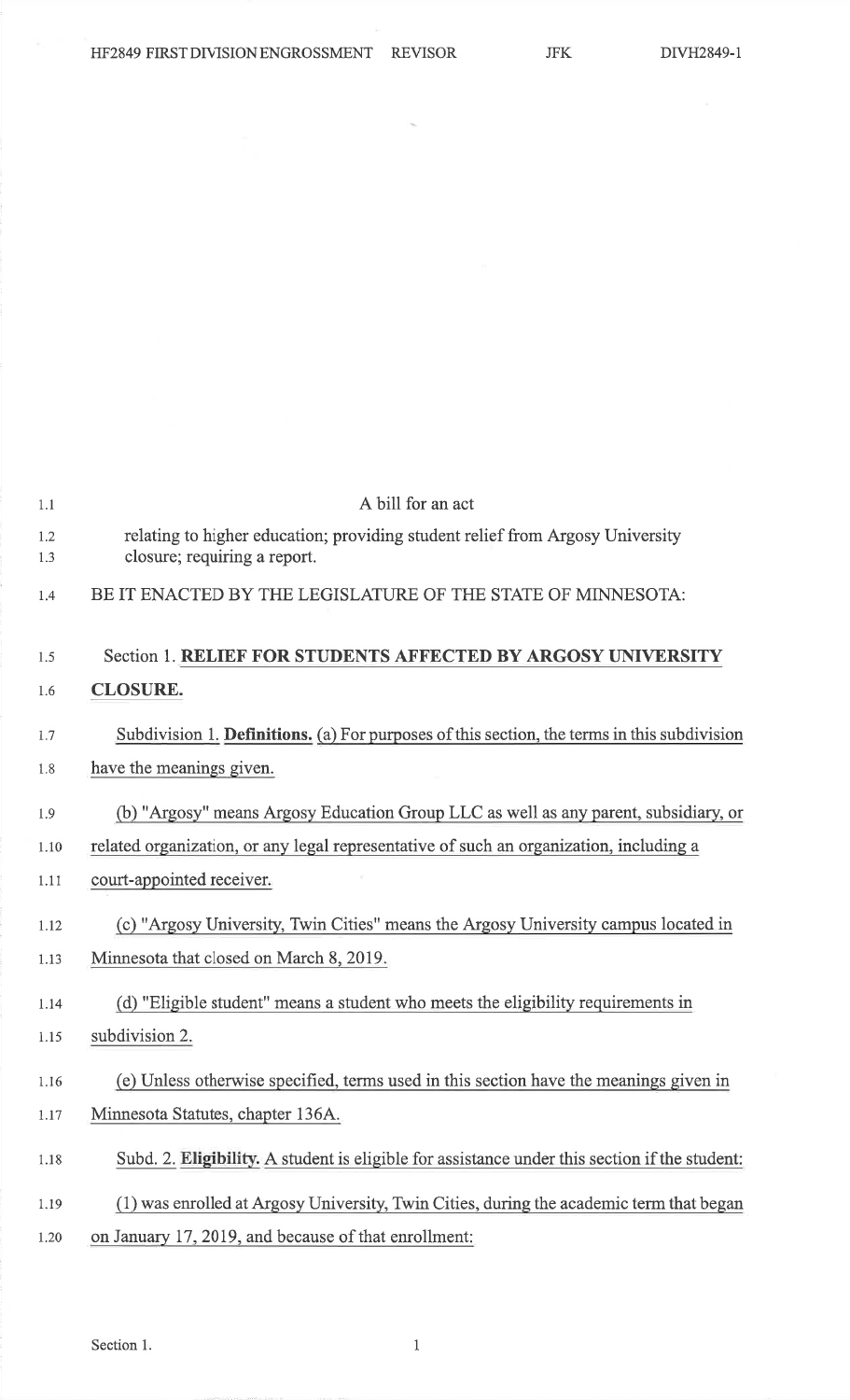and the state of the con-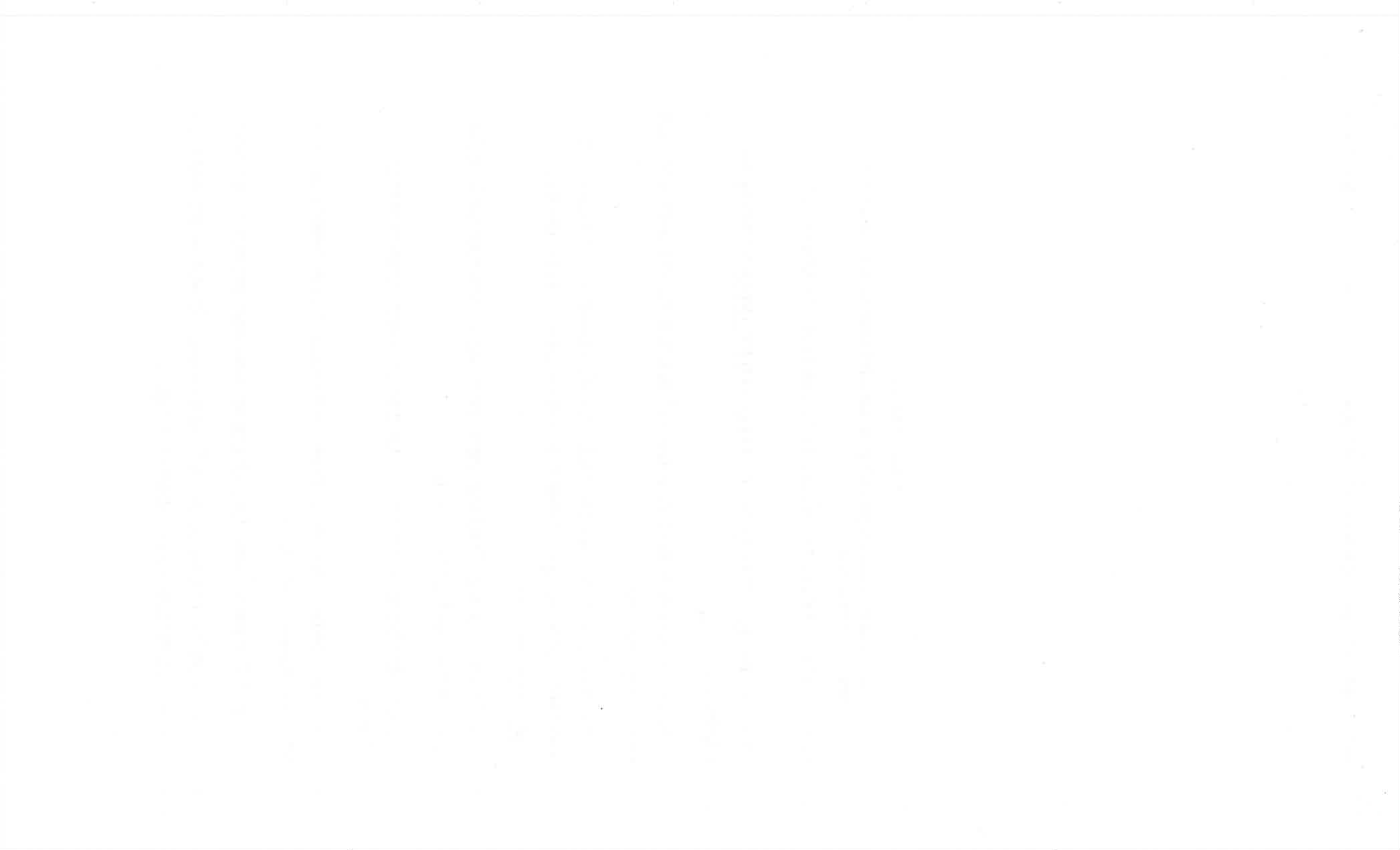## HF2849 FIRSTDTVISIONENGROSSMENT REVISOR

JFK

| 2.1  | (i) was awarded a state grant under Minnesota Statutes, section 136A.121, and, as of       |
|------|--------------------------------------------------------------------------------------------|
| 2.2  | March 8, 2019, had not received refunds on financial aid in excess of tuition and fees due |
| 2.3  | to them as a direct result of actions or omissions by Argosy;                              |
| 2.4  | (ii) was awarded a postsecondary child care grant under Minnesota Statutes, section        |
| 2.5  | 136A.125, and had not received the grant funds by March 8, 2019; or                        |
| 2.6  | (iii) borrowed from the SELF loan program under Minnesota Statutes, sections 136A.15       |
| 2.7  | to 136A.1701, and had SELF loan disbursements made to Argosy on or after January 1,        |
| 2.8  | $2019$ ; or                                                                                |
| 2.9  | (2) was enrolled at Argosy University, Twin Cities, during the summer or fall terms of     |
| 2.10 | the 2018-2019 academic year, and because of that enrollment:                               |
| 2.11 | (i) was awarded an Indian scholarship under Minnesota Statutes, section 136A.126, and      |
| 2.12 | had unresolved problems with refunds or credits of aid as of March 8, 2019;                |
| 2.13 | (ii) was awarded Minnesota GI Bill educational assistance under Minnesota Statutes,        |
| 2.14 | section 197.791, and had unresolved problems with refunds or credits of aid as of March    |
| 2.15 | 8, 2019; or                                                                                |
| 2.16 | (iii) borrowed from the SELF loan program under Minnesota Statutes, sections 136A.15       |
| 2.17 | to 136A.1701, had SELF loan disbursements made to Argosy, and had unresolved problems      |
| 2.18 | with refunds due to the student or the lender as of March 8, 2019.                         |
| 2.19 | Subd. 3. Authorized actions. (a) Notwithstanding any law to the contrary in Minnesota      |
| 2.20 | Statutes, chapter 136A, the commissioner may establish procedures sufficient to take the   |
| 2.21 | following actions, where appropriate, to assist eligible students:                         |
| 2.22 | (1) make direct payments of state grant refunds in excess of tuition and fees to students  |
| 2.23 | at their last known addresses;                                                             |
| 2.24 | (2) make direct payments of postsecondary child care grant awards to students at their     |
| 2.25 | last known addresses;                                                                      |
| 2.26 | (3) reverse disbursements of SELF loans made on or after January 1, 2019;                  |
| 2.27 | (4) reverse disbursements of SELF loans to settle any unresolved refunds due to the        |
| 2.28 | lender; and                                                                                |
| 2.29 | (5) inform recipients of an Indian scholarship or GI Bill award that they have the option  |
| 2.30 | to request payments directly and, where applicable, make such payments to the students.    |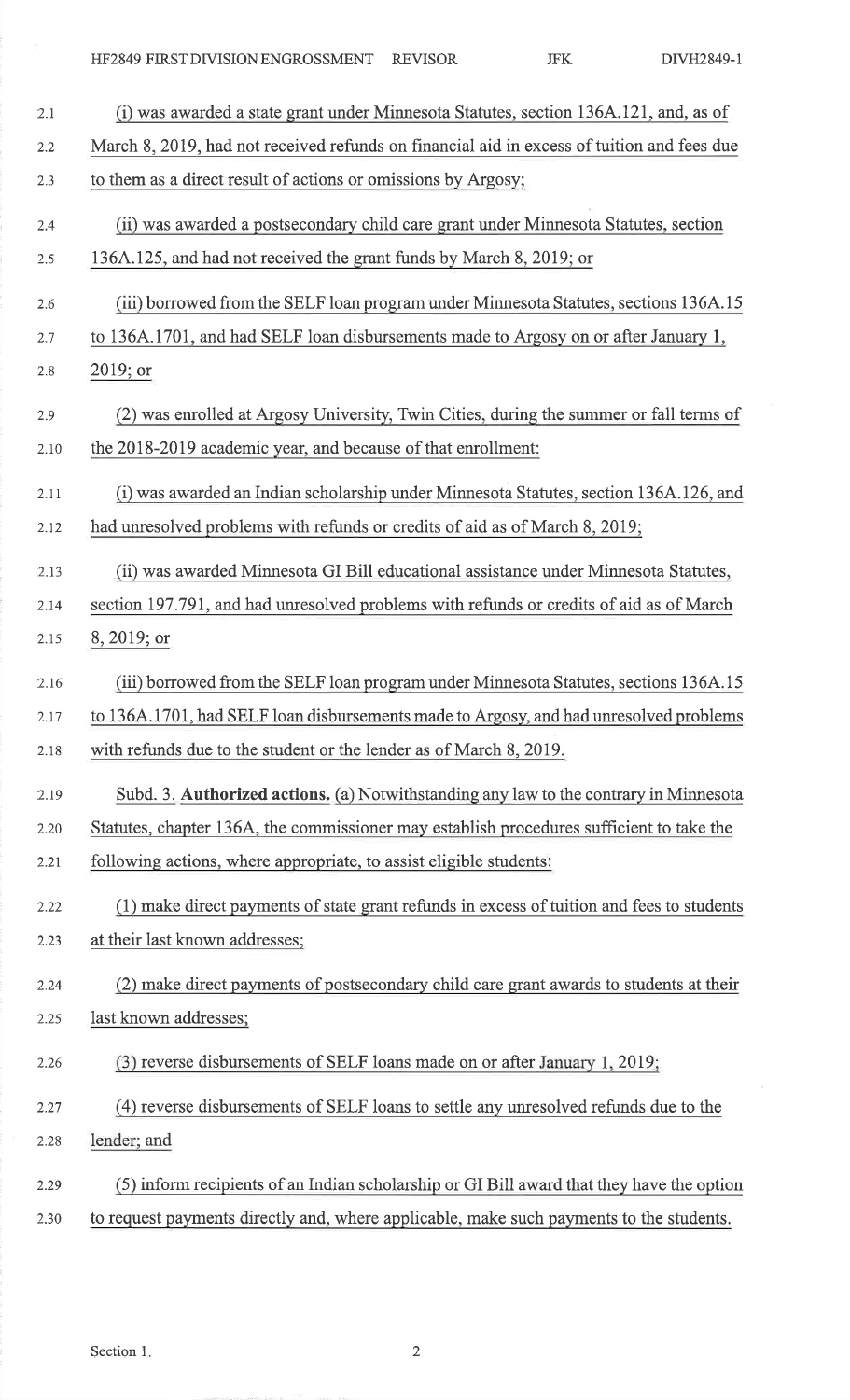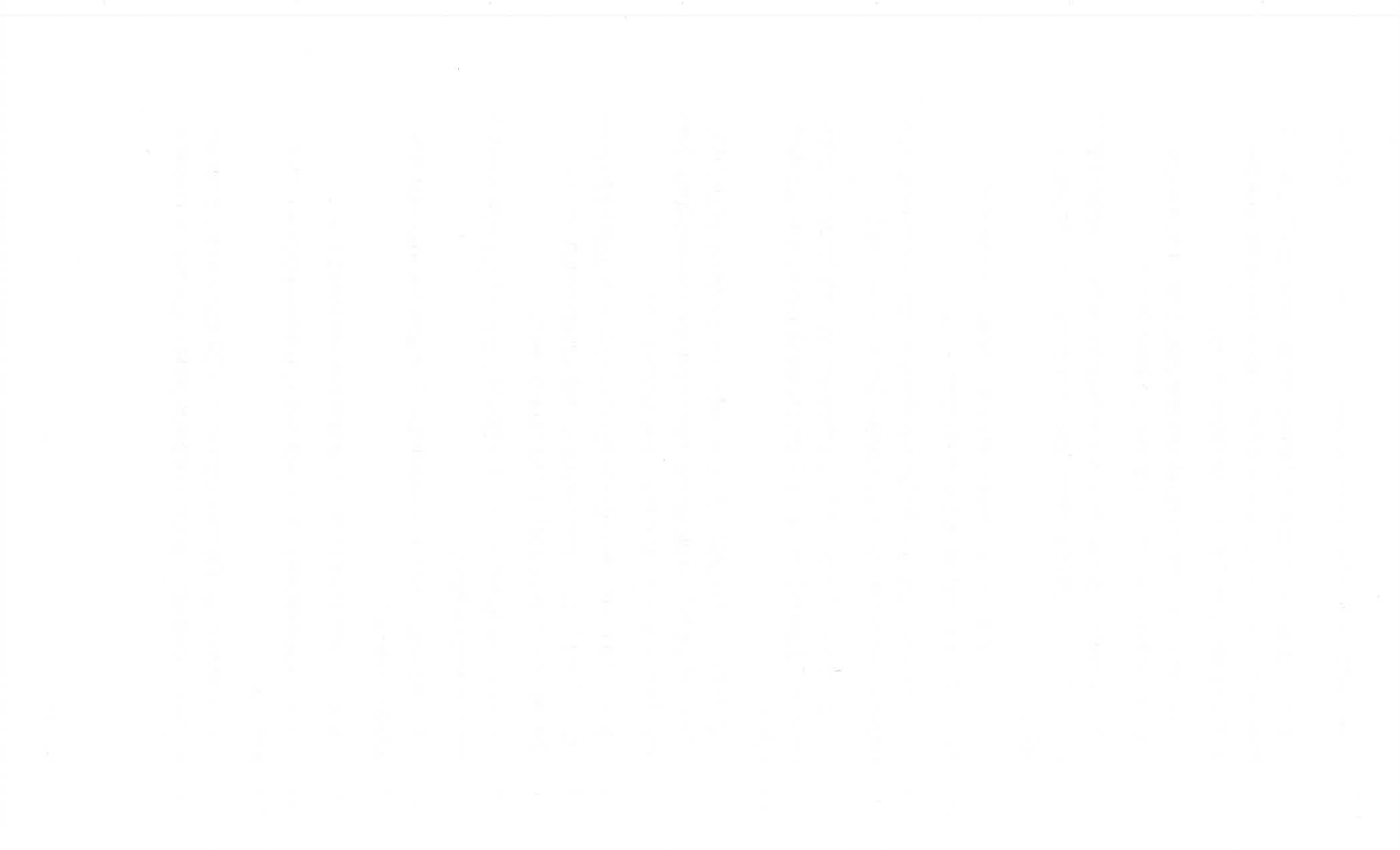| 3.1  | (b) The commissioner may require an eligible student under this section to assign or       |
|------|--------------------------------------------------------------------------------------------|
| 3.2  | subrogate to the Office of Higher Education any claims against Argosy arising from a state |
| 3.3  | financial aid award or SELF loan.                                                          |
| 3.4  | (c) The commissioner must establish a deadline of no later than October 31, 2019, after    |
| 3.5  | which payments to students will no longer be processed.                                    |
| 3.6  | (d) The commissioner shall post to the Office of Higher Education website any procedures   |
| 3.7  | and related deadlines established under this section. The commissioner must also provide   |
| 3.8  | this information in a report to the chairs and ranking minority members of the legislative |
| 3.9  | committees with jurisdiction over higher education.                                        |
| 3.10 | (e) Procedures established under this subdivision are exempt from Minnesota Statutes,      |
| 3.11 | chapter 14, and Minnesota Statutes, sections 14.385 and 14.386, do not apply.              |
| 3.12 | Subd. 4. Report required. By November 30, 2019, the commissioner must report to            |
| 3.13 | the chairs and ranking minority members of the legislative committees with jurisdiction    |
| 3.14 | over higher education regarding actions taken under this section. The report must include  |
| 3.15 | an explanation of:                                                                         |
| 3.16 | (1) the current state of the Argosy closure matter, including any unresolved problems;     |
| 3.17 | (2) all teach outs, articulation agreements, and transfer options available for students   |
| 3.18 | affected by the Argosy closure;                                                            |
| 3.19 | (3) any payments made to eligible students under this section;                             |
| 3.20 | (4) any SELF loan disbursement reversals completed under this section;                     |
| 3.21 | (5) any other action the Office of Higher Education has taken with regard to Argosy;       |
| 3.22 | and                                                                                        |
| 3.23 | (6) suggested legislative action to prevent future school closures and provide additional  |
| 3.24 | assistance to students affected by school closures.                                        |
| 3.25 | Subd. 5. Expiration. This section expires June 30, 2020.                                   |
| 3.26 | <b>EFFECTIVE DATE.</b> This section is effective the day following final enactment.        |

 $\mathcal{S}$